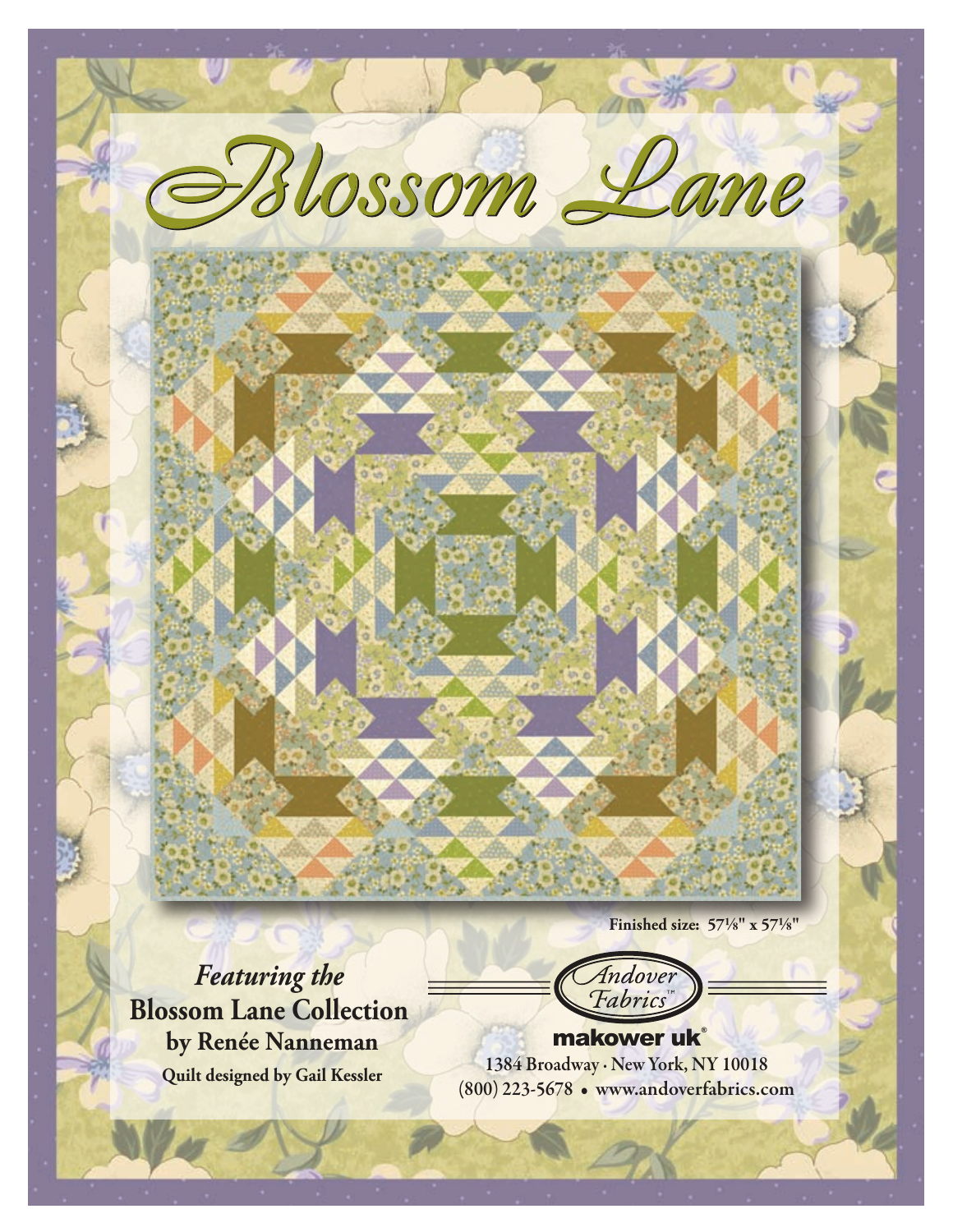# **Blossom Lane Quilt**

*Introducing Andover Fabrics new collection: Blossom Lane by Renée Nanneman Quilt designed by Gail Kessler*

Softly colored floral fabrics with coordinating posies, geometrics, and tone-on-tone prints enhance this lovely wall-size quilt. Position the quilt diagonally on top of a simple bedspread to make a lovely topper for a queen-size bed.

The baskets are placed on point in a medallion setting. Be sure to stitch with a scant  $\frac{1}{4}$ " seam allowance so that the block patches fit together exactly.

### **Fabric Requirements and Cutting Directions**

**Note:** A fat <sup>1</sup>/<sub>8</sub>th is a 9" x 20"-22" cut of fabric. A fat <sup>1</sup>/<sub>4</sub>th is an 18" x 20"-22" cut.

#### **Fat 8 yard of each of the following (pieced basket tops)**

- 4212-B Blue with Yellow Flowers
- 4212-G Green with Purple Flowers
- 4212-T Turquoise with Orange Flowers
- 4213-T Turquoise with Posies
- 4213-V Olive Green with Posies
- 4213-Y Yellow with Posies
- 4216-B Blue Checks
- 4216-O Orange Checks
- 4216-P Purple Checks

#### From each

Cut  $(8)$  3<sup>3</sup>/<sub>8</sub>" squares, cut in half diagonally to make 16 half-square triangles

#### **Fat 4 yard of each of the following (basket bottoms)**

- 4215-LN Light Brown Scattered Flowers
- 4215-P Purple Scattered Flowers
- 4215-V Olive Green Scattered Flowers

#### From each

- Cut  $(4)$  5%" squares, cut in half diagonally to make 8 half-square triangles
- Cut  $(8)$  3<sup>3</sup>/<sub>8</sub>" squares, cut in half diagonally to make 16 half-square triangles

#### **s yard of each of the following (basket top background)**

- 4211-G Pale Green Tone-on-Tone
- 4211-L Cream Tone-on-Tone
- 4211-V Olive Green Tone-on-Tone

#### From each

Cut  $(32)$   $3\frac{3}{8}$ " squares, cut in half diagonally to make 64 half-square triangles

### **2 yard of each of the following (block background)**

- 4210-G Large-Scale Green Floral
- 4210-T Large-Scale Turquoise Floral

#### From each

- Cut  $(4)$  5<sup>7</sup>/<sub>8</sub>" squares, cut in half diagonally to make 8 half-square triangles
- Cut (16)  $3" \times 5\frac{1}{2}$ " rectangles

#### **14 yards 4210-B Large Scale Blue Floral (edge setting triangles)**

- Cut  $(4)$  15<sup>1</sup>/<sub>2</sub>" squares, cut in half twice to make 16 quarter-square triangles
- Cut  $(4)$  5%" squares, cut in half diagonally to make 8 half-square triangles
- Cut (16)  $3'' \times 5\frac{1}{2}$ " rectangles

#### **d yard 4214-T Turquoise Zigzag (binding and little triangles in big edge triangles)**

- Cut  $(6)$  2<sup>1</sup>/<sub>2</sub>" width of fabric strips for binding
- Cut  $(16)$  3" squares

#### **3w yards 4214-L Cream Zigzag (backing)**

Cut and piece to fit quilt top with 4" overlap on all sides

Quilt finishes 571/8" x 571/8" **Planning** 24 Pieced Blocks: 10" x 10"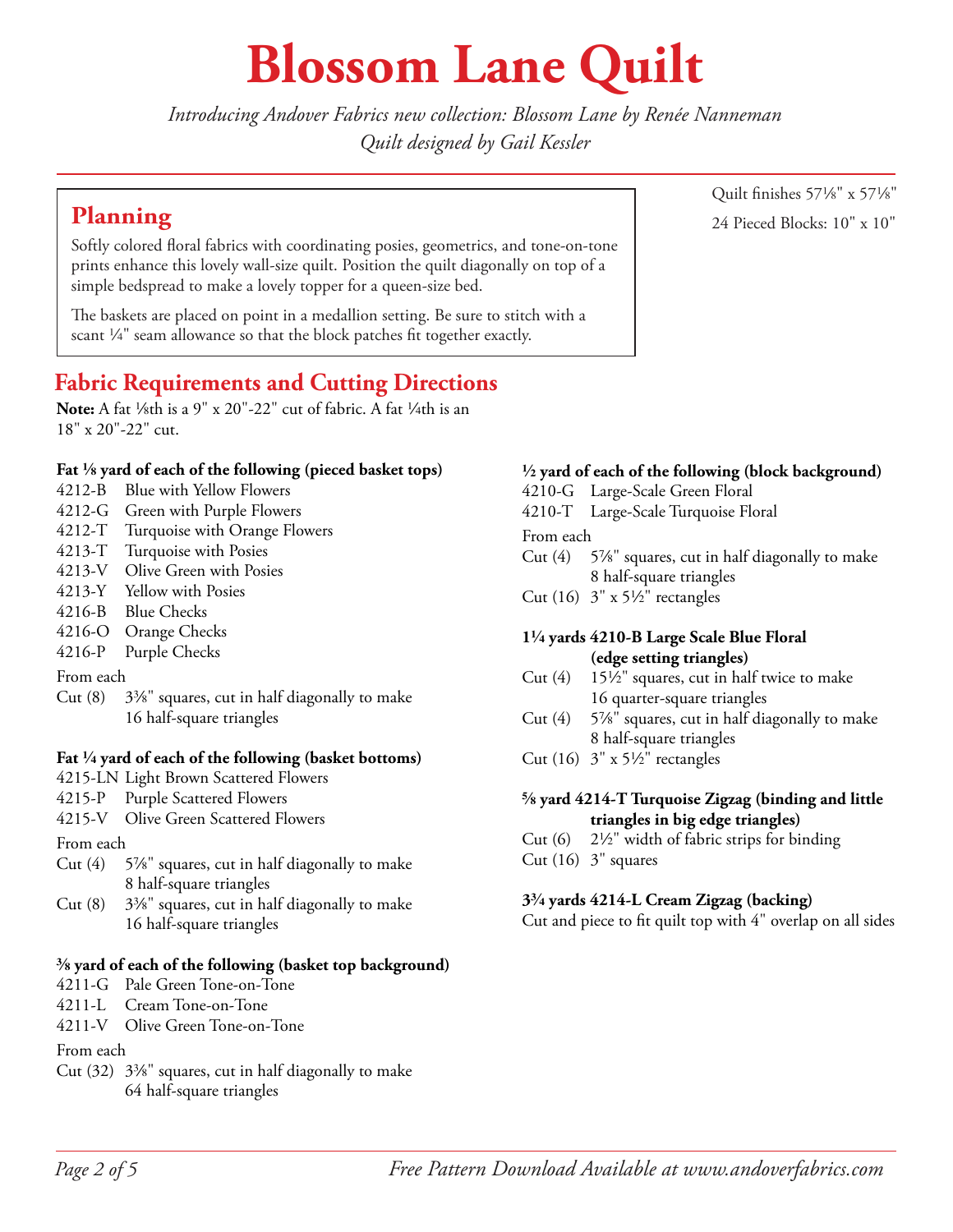## **Making and Assembling the Quilt**

1. Block A is made with these fabrics: 4210-B, 4211-V, 4212-B, 4213-V, 4215-V, and 4216-B. Block B is made with 4210-G, 4211-L, 4212-G, 4213-T, 4215-P, and 4216-P. Block C is made with 4210-T, 4211-G, 4212-T, 4213-Y, 4215-LN, and 4216-O.

Referring to Diagram 1, join 3<sup>3</sup>/<sub>8</sub>" half-square triangles in the correct color combinations to make the pieced unit shown. Sew a 5%" half-square triangle to the unit (Diagram 2). Sew a  $3\frac{3}{8}$ " triangle to an end of a background rectangle, noting the orientation. Repeat to make a mirror-image unit. Sew to the sides of the block (Diagram 3). Sew a 5%" background triangle to the block (Diagram 4). Make 8 Block A's all-alike. Likewise, make 8 Block B's and 8 Block C's.

- 2. Cut a  $15\frac{1}{2}$ " blue floral square in half diagonally twice to make 4 quarter-square triangles. Cut a total of 16 quarter-square triangles. The turquoise tips are added to each large triangle with this quick-piecing method. Lightly draw a diagonal line on the wrong side of each 3" turquoise zigzag print square. Align the square on the tip of a big triangle, right sides together. Stitch just outside the line (Diagram 5). Press the square up to be certain that the little triangle matches the tip of the big triangle. If it doesn't match exactly, restitch. Once it matches, trim the excess fabric from the big triangle tip. Repeat on 16 big triangles.
- 3. Refer to the Quilt Diagram. Join the blocks and big triangles in diagonal rows as shown, being careful to place the blocks and triangles in the correct position and orientation. Join the rows.

# **Finishing the Quilt**

4. Layer quilt with batting and backing. Quilt in the ditch around the block patches. Free-motion quilt around the printed motifs in the large-scale floral patches. Bind the quilt with the turquoise zigzag print to finish the quilt.

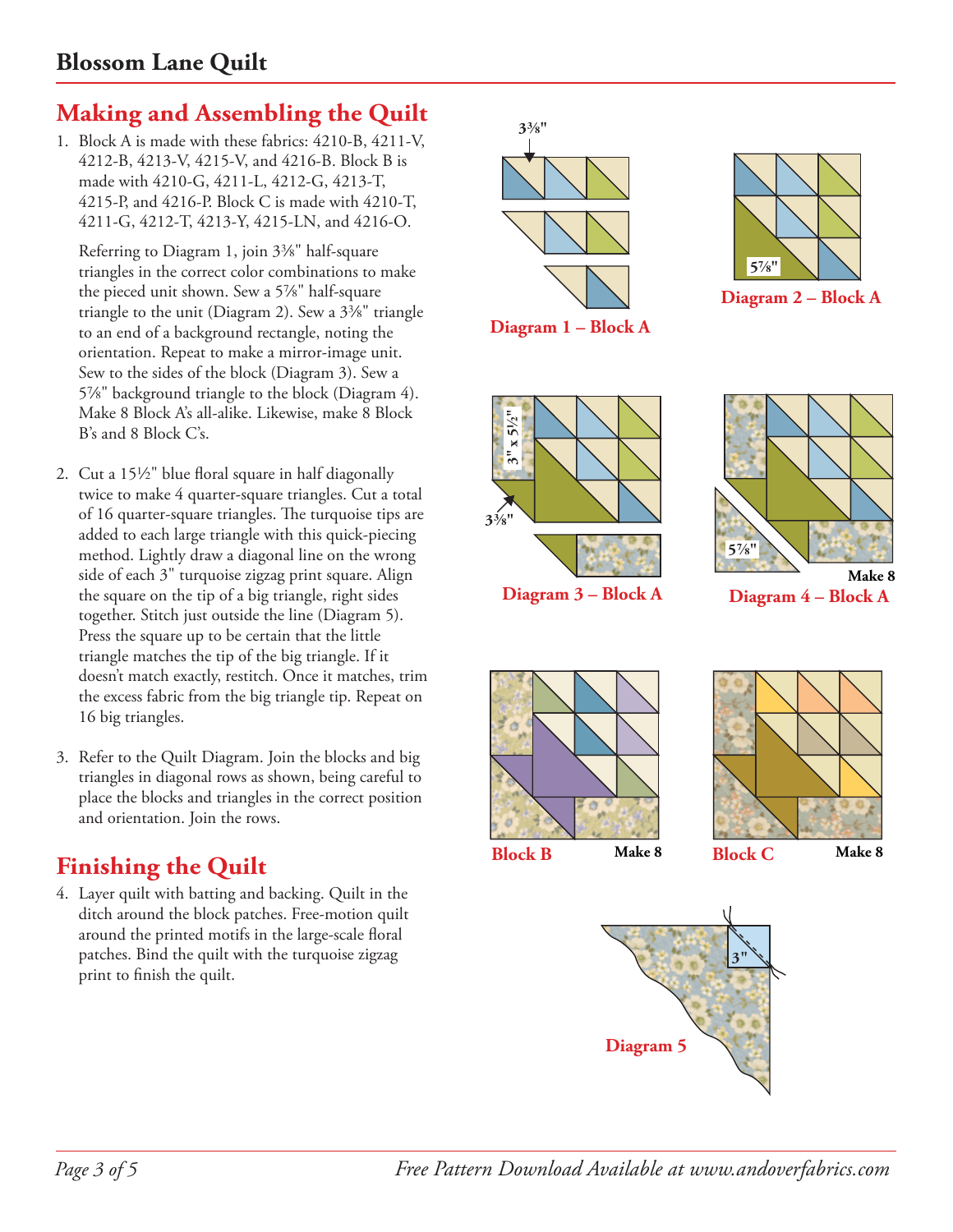

**Quilt Diagram**

**72" x 702"**